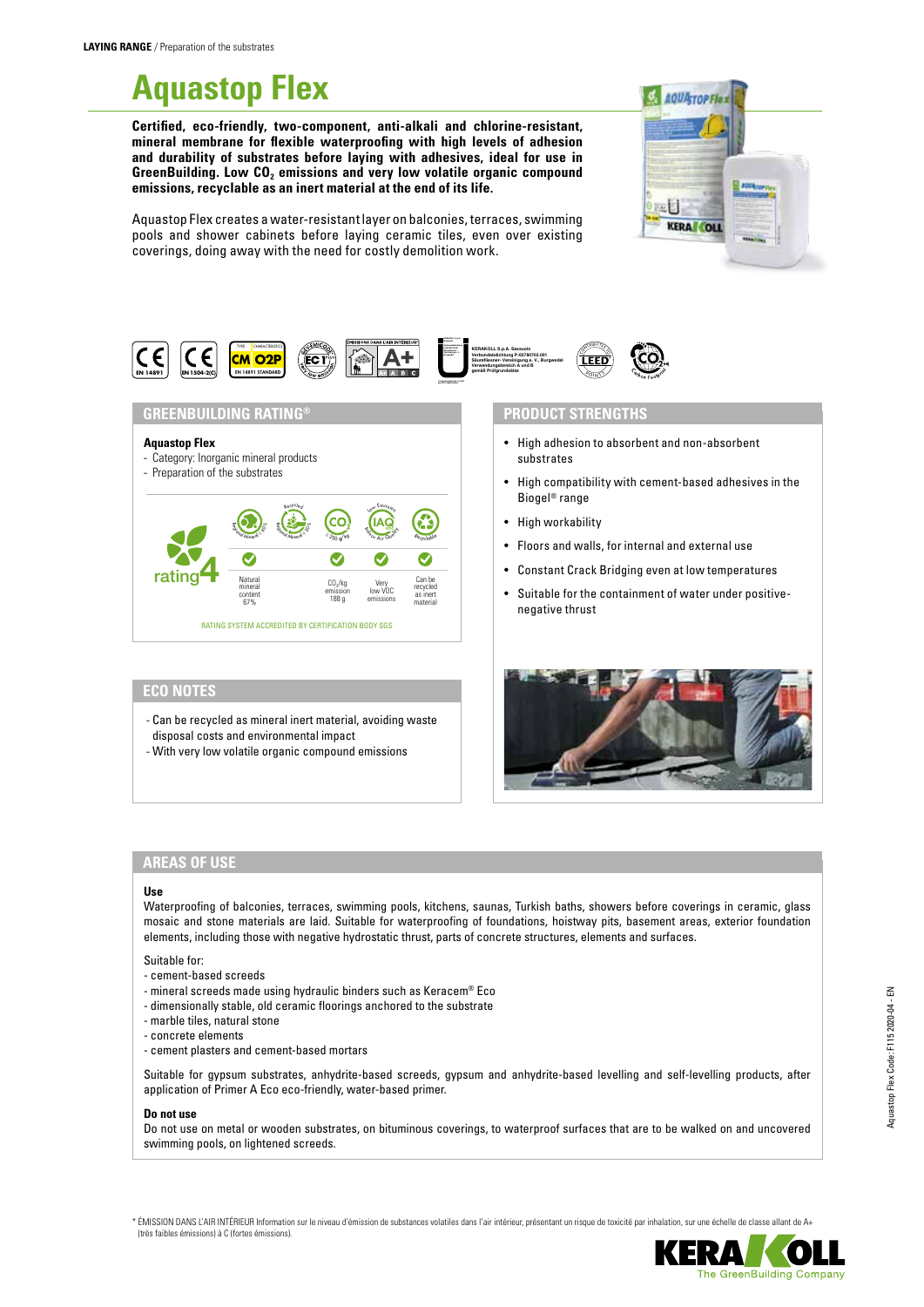#### **Preparation of substrates**

The substrate must be perfectly cured and dry, solid (i.e. free of weak or easily removable parts) and free from oil, grease and paint. Check that the concrete contains no traces of parting compound. When working on weakened parts, when parts of the substrate are missing and also in the case of honeycombs, the substrate must be restored with suitable repair mortars. Uneven areas must be corrected with suitable smoothing and finishing products. On ceramic substrates all traces of surface treatments such as wax and oil must be removed. The most suitable cleaning methods are sandblasting, mechanical scarification or washing with detergents and jet washing. Before application damp the surface of absorbent substrates, without letting any stagnant water.

When waterproofing monolithic tanks or swimming pools, grout the spacer holes using GeoLite® Gel, epoxy organic mineral system, and use GeoLite® mineral geo-mortar to create rigid connection shells in horizontal and vertical corners and perform any levelling operations that may be necessary.

On terraces and balconies expansion joints must be provided in the substrate.

For waterproofing of corners and expansion joints with Aquastop 120 applied using Aquastop Flex. For external and internal angles and for water and drainage pipeline crossings use special pre-formed pieces applied using Aquastop Flex. Waterproof the structural joints with appropriate systems and arrange for continuous waterproofing.

#### **Preparation**

Aquastop Flex is prepared by mixing component A with component B (preset ratio of 3 : 1 in the packaging). The two components should be mixed with a suitable low-rev electrical mixer for approximately 2 minutes until a mixture with a homogenous consistency is obtained. Pour the latex into a clean recipient and gradually add the powder during the mixing operation. Leave the mixture to rest for approximately 2 minutes to allow the co-polymer to become completely dispersed and mix again for approximately 20 seconds before use.

#### **Application**

Aquastop Flex should be applied to a previously prepared substrate with a spreader, rigid fiber brush or by spraying. When waterproofing, apply the first coat and immediately insert Aquastop AR1. Once the product has hardened, apply a second coat in a criss-cross direction as compared with the first coat making sure to completely cover the Aquastop AR1, creating a total minimum thickness of 2 mm. Aquastop Flex layers must be laid with great care to ensure the substrate is covered with optimal adhesion. The insertion of the reinforcement mesh is not required in the protection of concrete and in the waterproofing of foundations and basement areas.

Subsequent laying of the coating must take place at least 24 hours after application of the last coat, using cement-based adhesives from the Biogel® range; in case of low temperatures and high humidity levels the waiting time before laying must be extended.

If plaster/render is applied, a rough coat with GeoLite® mineral geo-mortar is required. If rain falls on the product before it is fully hardened, check it is ready before applying the next coat/covering.

#### **Cleaning**

Residual traces of the product can be removed from tools with plain water before the product has hardened.

#### **SPECIAL NOTES**

**Swimming pools, basements, reservoirs:** angular couplings. The connection of horizontal and vertical corners is carried out with the creation connection shells with mineral geo-mortar from the GeoLite® range before laying Aquastop Flex.

**Walls waterproofed with Aquastop Flex:** application of plaster/render. To facilitate adequate bonding of the plaster/render with the waterproofing layer, apply a wide rough coat with GeoLite® mineral geo-mortar.

### **ABSTRACT**

*Protection of concrete: the waterproofing on structures that must be protected from the weather and from the action of de-icing salts, must be carried out with a GreenBuilding Rating® 3 two-component mineral membrane, such as Aquastop Flex by Kerakoll Spa applied in two coats for an overall coverage of ≈ 4 kg/m2 .*

*Swimming pools-Reservoirs-Basements: the waterproofing of swimming pools, reservoirs, and basements should be carried out with GreenBuilding Rating® 4 two-component mineral membrane, such as Aquastop Flex by Kerakoll Spa. The horizontal and vertical angles should be connected with connection shells in mineral geo-mortar such as GeoLite® by Kerakoll Spa. Subsequently, the waterproofing should be applied in two coats of Aquastop AR1 with reinforcement mesh inserted, with a coverage of ≈ 4.5 kg/m2 .*